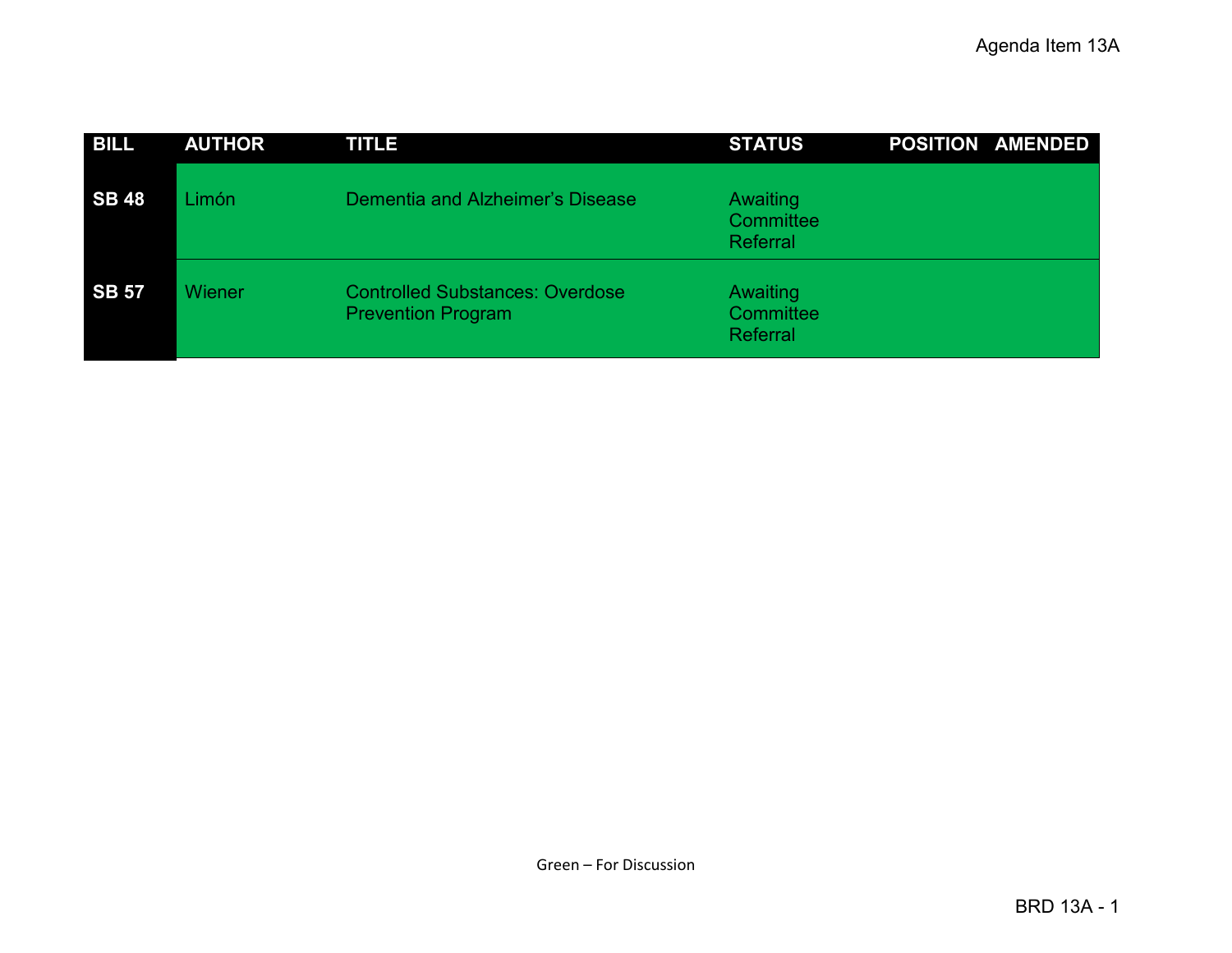### MEDICAL BOARD OF CALIFORNIA LEGISLATIVE ANALYSIS

BILL NUMBER: SB 48 AUTHOR: Limón

BILL DATE: December 7, 2020, Introduced SUBJECT: Dementia and Alzheimer's Disease SPONSOR: Alzheimer's Association (California Chapter)

#### DESCRIPTION OF CURRENT LEGISLATION:

 four hours of continuing medical education (CME) on the special care needs of patients Licensed Clinical Social Workers.<br><u>BACKGROUND:</u> This bill would require all general internists and family physicians to complete at least with dementia. Would enact related requirements specific to Physician Assistants and

 CME is intended to maintain, develop, or increase the knowledge, skills and includes various general CME requirements, including, but not limited to cultural and professional performance that a physician and surgeon uses to provide care, or to improve the quality of care provided to their patients. The Medical Practice Act (Act) provides the Medical Board of California (Board) broad authority to establish CME standards and requirements, including mandating CME on certain topics. The Act also linguistic competency and implicit bias.

Additionally, the Act establishes the following topical CME requirements:

- which over 25 percent are 65 years of age or older shall complete at least 20 cycle in the fields of geriatric medicine or the care of older patients<sup>1</sup>. • All general internists and family physicians who have a patient population of percent (i.e. 10 hours) of all mandatory CME hours during each two-year renewal
- All physicians and surgeons shall complete CME on a one-time basis in the amount of 12 credit hours on either of the following topics:
	- $\circ$  Pain management and the treatment of terminally ill and dying patients
	- o Treatment and management of opiate-dependent patients, which includes eight hours of training in buprenorphine, or similar medicinal, treatment for opioid use disorders.

<span id="page-1-0"></span><sup>1</sup> [See Business and Professions Code \(BPC\) section 2190.3](http://leginfo.legislature.ca.gov/faces/codes_displaySection.xhtml?sectionNum=2190.3&lawCode=BPC)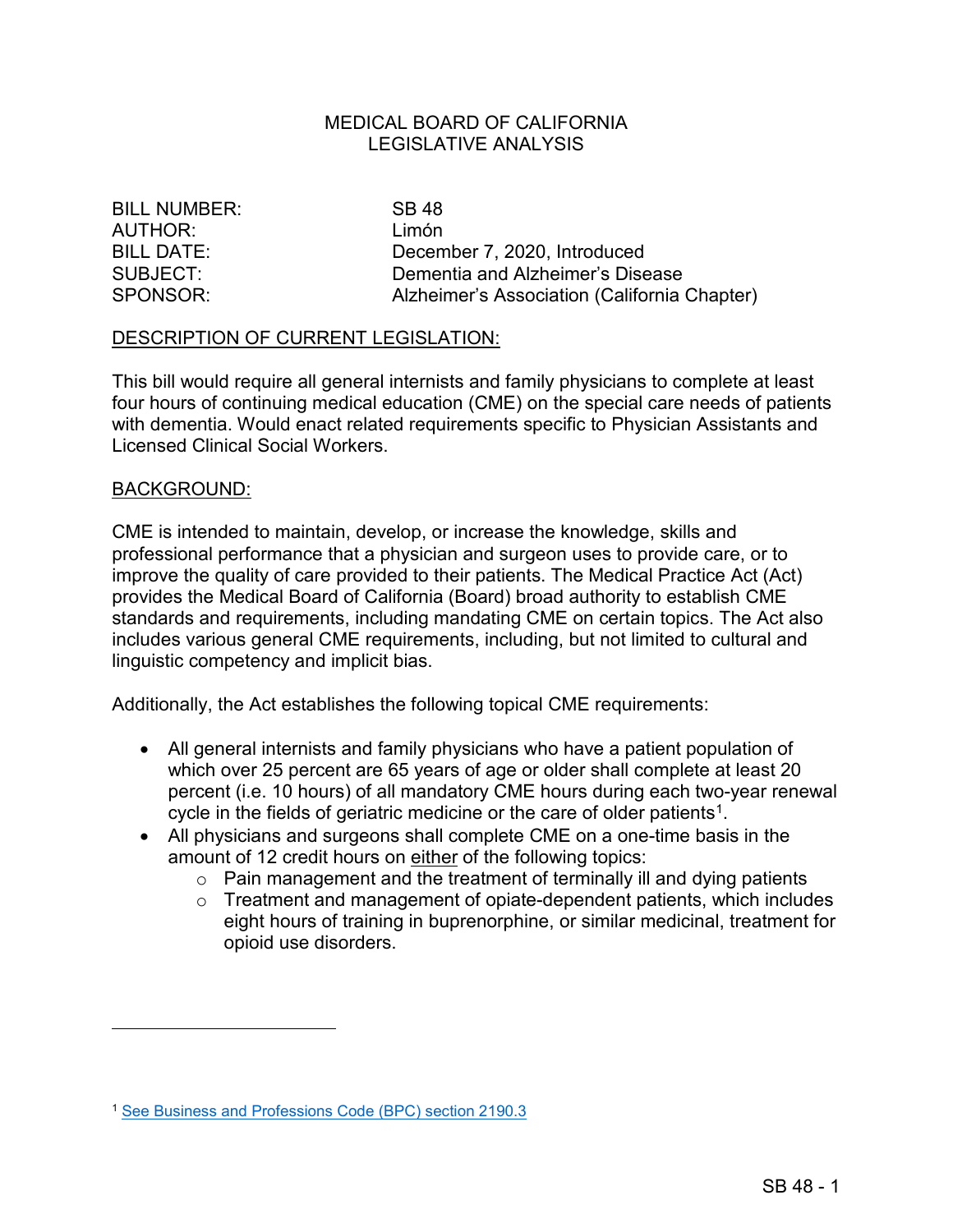discretion to choose the CME most appropriate to their patients and medical practice. Via regulation, the Board requires a physician and surgeon to complete not less than 50 hours of approved CME during each two-year period prior to renewing their license. Other than the above-described requirements, physicians and surgeons may exercise

Further, the Act requires the Board to consider requiring CME on various topics, including:

- Human sexuality
- Elder and child abuse detection and treatment
- Acupuncture
- Nutrition
- Early detection and treatment of substance abusing pregnant women
- Signs of abuse of women by their spouses/partners
- End-of-life issues
- • Pain management and the risk of addiction associated with the use of Schedule II drugs
- Geriatric care provided by emergency room physicians and surgeons
- HIV/AID pre-exposure and post-exposure prophylaxis and counseling in primary care settings
- Integrating mental and physical health care in primary care settings as it pertains to mental health issues and exposure to trauma in children and young adults
- Maternal mental health

# ANALYSIS:

 $\overline{a}$ 

According to the author:

 happening to them. SB 48 will ensure that as our state continues to age, all our It is critical that our physicians are as prepared as possible to diagnose for Alzheimer's disease. Far too many in our state live for years without that diagnosis which limits their ability to live their lives understanding what is elders will be able to receive a timely, accurate, and necessary diagnosis.

 The sponsor states that SB 48 would improve the ability of Californians to receive a timely, dignified diagnosis and quality care. The sponsor notes that shortages of medical specialists will place an increasing burden on primary care physicians (PCP) to meet the current and future needs of individuals suffering from Alzheimer's and other never or only sometimes comfortable making a diagnosis of dementia. Further, half of forms of dementia. A December [2](#page-2-0)019 survey<sup>2</sup> of PCPs revealed that 39 percent were

<span id="page-2-0"></span><sup>2</sup> [2020 Alzheimer's Disease Facts and Figures, Alzheimer's Association, pages 66-70](https://www.alz.org/news/2020/primary-care-physicians-on-the-front-lines-of-diag)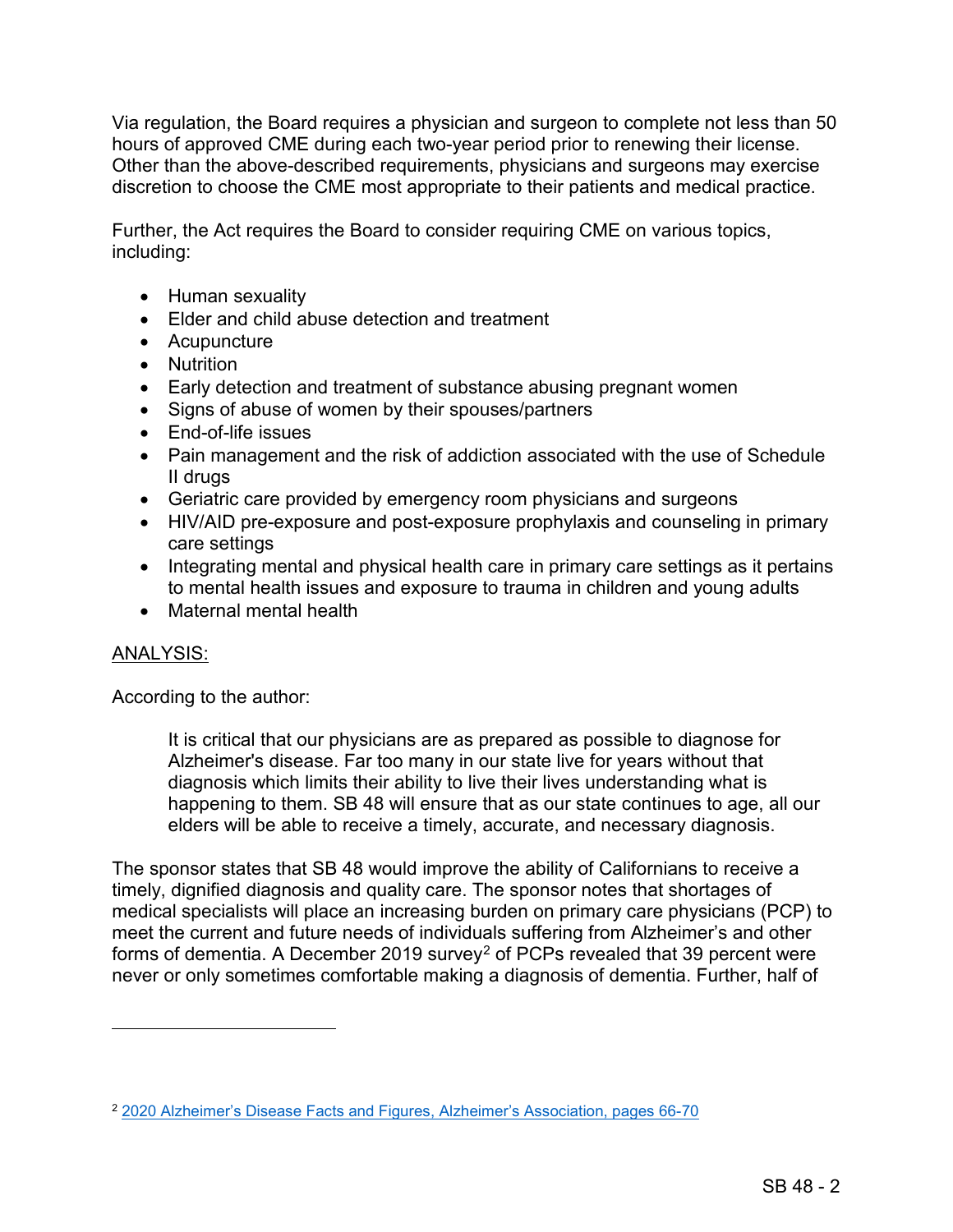survey participants stated that the medical profession is either "not very prepared" or "not at all prepared" to care for the growing numbers of individuals living with dementia.

 Master Plan for Aging, a comprehensive framework intended to prepare California for In January 2021, [Governor Newsom announced](https://www.chhs.ca.gov/blog/2021/01/06/california-releases-first-ever-master-plan-for-aging/) the release of California's first-ever anticipated demographic changes in this state. The California Master Plan for Aging, [Stakeholder Advisory Committee Final Report](https://chhs-data-prod.s3.us-west-2.amazonaws.com/uploads/2020/10/02140614/Master-Plan-for-Aging-Stakeholder-Advisory-Committee-Full-Report-accessible.pdf) (page 178) recommends that certain providers, including physicians, obtain 10 CME hours in geriatric and dementia competencies.

 to prepare PCPs to care for the growing patient population living with dementia. required, at a minimum, to complete four hours of CME every renewal cycle on the special care needs of patients with dementia. The author's office and sponsor believe that current CME requirements are insufficient Therefore, they argue that all general internists and family physicians should be

 They note that current CME requirements for general internists and family physicians of older patients, does not necessarily include care related to dementia. pursuant to BPC section 2190.3, which mandates CME in geriatric medicine or the care

### **Impact of Proposed Requirement**

 general internists and family physicians, regardless of their patient population. As currently drafted, the requirements included in SB 48 would be added to existing CME requirements. The four required CME hours must be taken every two years by all Physicians practicing in other specialties would not be affected.

 additional four hours in the special care needs of patients with dementia – totaling 14 of Physicians subject to BPC section 2190.3 would also be impacted. While dementia is most commonly diagnosed in individuals aged 65 years or older, it is not clear that dementia, strictly speaking, falls within the fields of geriatric medicine or the care of older patients. Therefore, a family physician subject to BPC section 2190.3 who chose to complete 10 CME hours in geriatric medicine, may be required to then take an their required 50 hours.

## **Board History on Legislation that Mandates CME on Specified Topics**

 Generally, the Board is not supportive of legislation that mandates CME on certain topics. In 2014, the Board adopted a policy compendium that states, in relevant part, "[t]he Board believes that each licensed physician should decide which type of continuing education is most appropriate for their practice."

 In the past few years, the Board took the following positions related to CME legislation on specified topics:

 • **Neutral**: AB 1791 (Chapter 122 of 2018) requires the Board to consider including a course on the topic of integrating HIV/AID pre-exposure and post-exposure prophylaxis and counseling in primary care settings.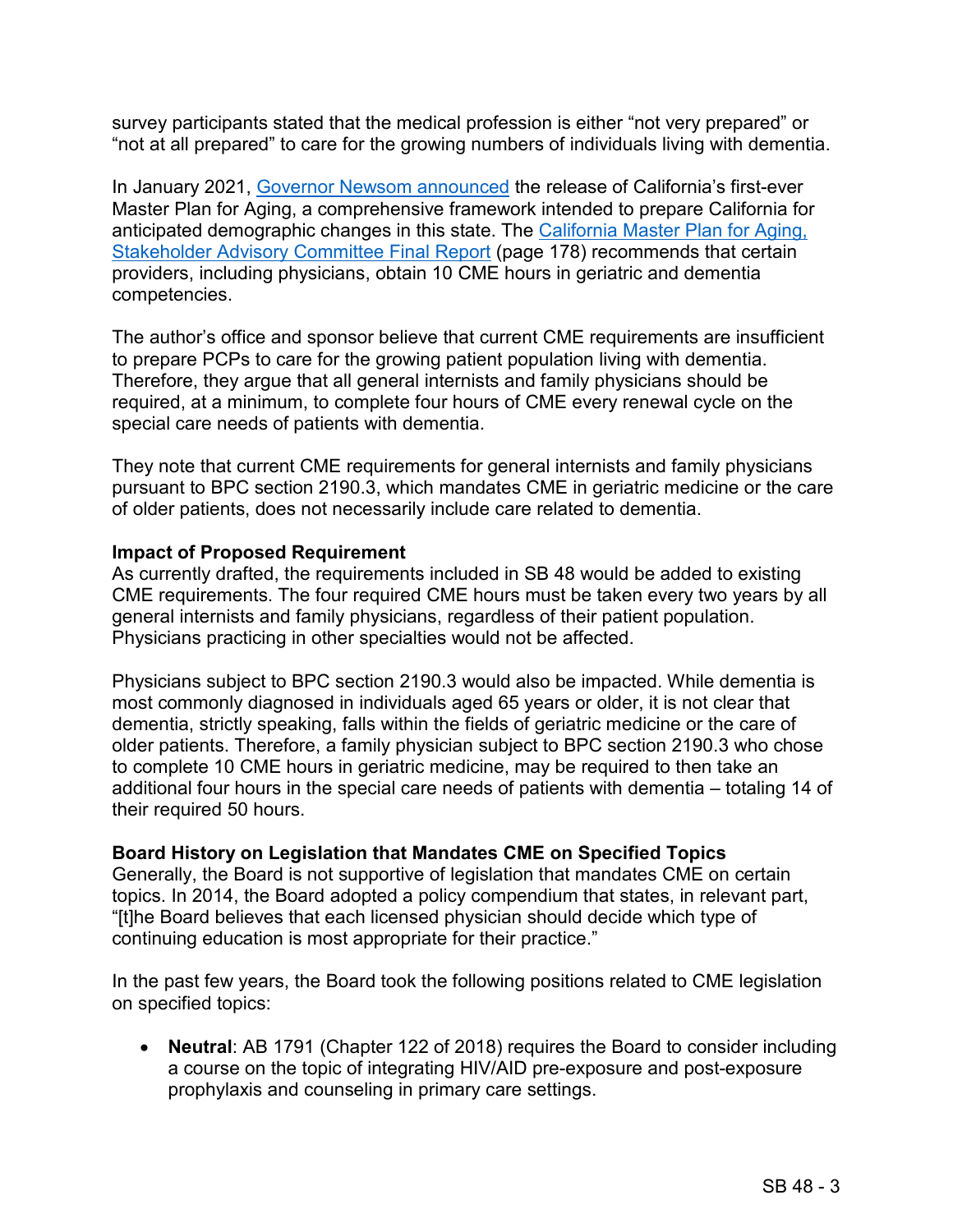- • **Neutral**: AB 2487 (Chapter 301 of 2018) established an alternative to the then- current requirement that physicians obtain 12 credit hours of CME on pain management and the treatment of terminally ill and dying patients, by allowing physicians to instead complete 12 credit hours on the treatment and management of opiate-dependent patients and medicinal treatments of opioid use disorder.
- • **Support**: SB 1109 (Chapter 693 of 2018) requires CME on pain management and the treatment of terminally ill and dying patients to include the subject of the risks of addiction associated with the use of Schedule II drugs. This bill also required the Board to consider requiring additional CME on the risk of use of Schedule II drugs, and included other provisions related to the opioid epidemic.
- • **Neutral**: AB 845 (Chapter 220 of 2019) requires the Board to consider a required CME course on maternal mental health.

According to a 2019 Alzheimer's Association report $^3$ , 97 percent of patients with Alzheimer's Disease (the most common form of dementia) are aged 65 years or older, which coincides with the age range indicated in BPC section 2190.3.

 Due to its previous positions on CME legislation, the Board may wish to consider the following options:

- 1. If the Board believes that the same general internists and family physicians should be encouraged, but not required to take CME in this area, it could request an amendment to BPC 2190.3 that allows affected physicians to satisfy their 10 hours of CME through taking courses on the special care needs of patients with dementia, geriatric medicine, or the care of older patients.
- 2. If the Board agrees that requiring four hours of CME in dementia care is necessary for general internists and family physicians who serve primarily a patient population older than age 65, it could request an amendment that limits this requirement to the physicians subject to BPC 2190.3.
- FISCAL: Minor and absorbable costs to the Board
- SUPPORT: Alzheimer's Association
- OPPOSITION: None

 $\overline{a}$ 

POSITION: Recommendation: Oppose, unless Amended

ATTACHMENT: SB 48, Limon - [Dementia and Alzheimer's Disease.](http://leginfo.legislature.ca.gov/faces/billNavClient.xhtml?bill_id=202120220SB48)  Version: 12/07/20 – Introduced

<span id="page-4-0"></span><sup>3</sup> [2019 Alzheimer's Disease Facts and Figures, page 17](https://www.alz.org/media/documents/alzheimers-facts-and-figures-2019-r.pdf)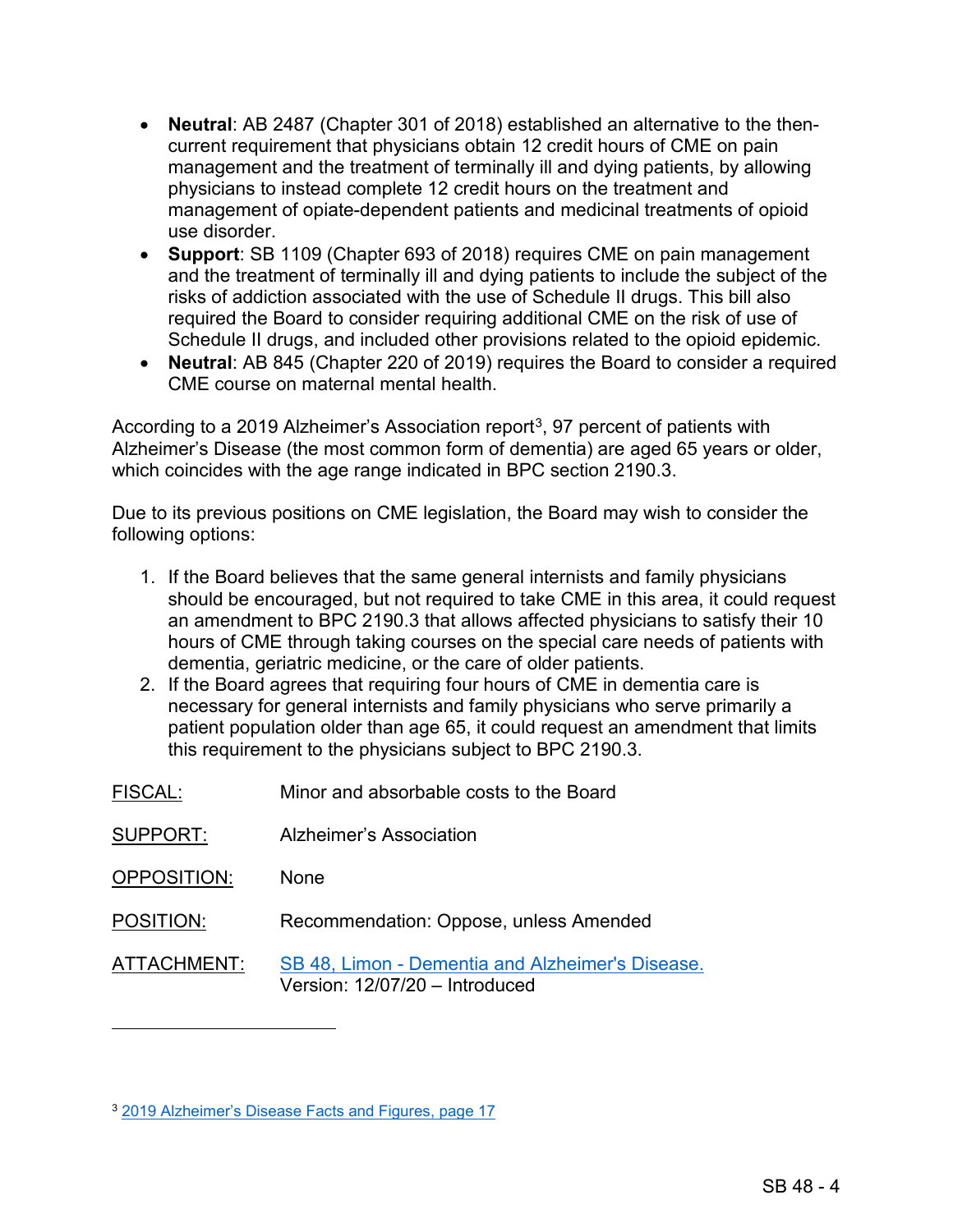### MEDICAL BOARD OF CALIFORNIA LEGISLATIVE ANALYSIS

BILL NUMBER: SB 57 AUTHOR: Wiener

BILL DATE: December 7, 2020, Introduced SUBJECT: Controlled Substances: Overdose Prevention Program SPONSOR: California Association of Alcohol & Drug Program Executives; California Society of Addiction Medicine; Drug Policy Alliance; National Harm Reduction Coalition; Healthright 360, San Francisco AIDS Foundation; Tarzana Treatment Center

# DESCRIPTION OF CURRENT LEGISLATION:

 professional licensing board, for their actions, conduct, or omissions related to the operation of an approved OPP. The bill also shields participants from arrest and This bill authorizes certain local governments to establish overdose prevention programs (OPP) within their respective jurisdiction. Further, the bill would protect any person or entity from civil and administrative liability, including disciplinary action from a prosecution pursuant to certain criminal statutes that pertain to the use of controlled substances.

#### BACKGROUND:

 not adhere to the relevant standard of care may receive discipline against their license, including probation, suspension, or revocation. For technical and/or minor violations of Existing law, the Medical Practice Act, establishes the Medical Board of California (Board) for the licensure and regulation of physicians and surgeons. Pursuant to current law and practice, the Board investigates every complaint received pertaining to its licensees, as appropriate, including cases relating to the quality of care provided to consumers. If warranted by the circumstances, and related evidence, licensees who do the law, the Board may issue a citation and fine.

 Various provisions of law state that possession, use (or being in the same location with knowledge of the use), or owning or maintaining a place for the use, of controlled substances is a crime.

#### ANALYSIS:

According to the author:

California is in the midst of an unprecedented overdose crisis that must be treated as a public health crisis. Since 2011, drug overdose has been the leading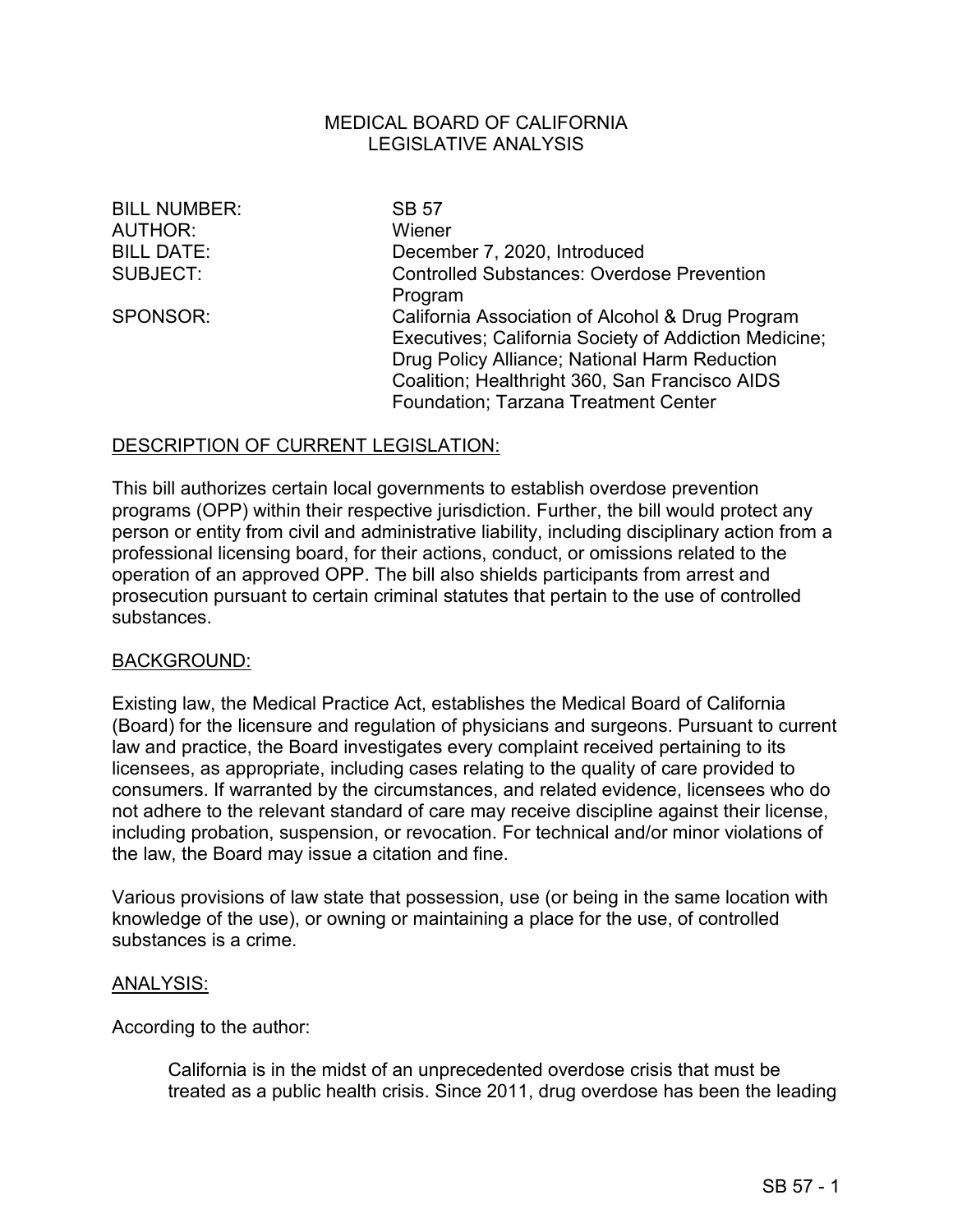and safety problems associated with drug use, including public drug use, cause of accidental death among adults in California. Overdose prevention programs, also called supervised consumption services, are a necessary intervention to prevent overdose deaths. Approximately 165 OPPs exist in 10 countries, and they have been rigorously researched and shown to reduce health discarded syringes, HIV and hepatitis infections, and overdose deaths.

The bill includes various findings and declarations, including the following:

- OPPs are an evidence-based harm reduction strategy that allows individuals to consume drugs in a hygienic environment under the supervision of staff trained to intervene if the individual overdoses. OPPs also provide sterile consumption equipment and offer general medical advice and referrals to substance use disorder treatment, housing, medical care, and other community social services.
- • Expresses the intent of the Legislature to prevent fatal and nonfatal drug homeless, uninsured, or very low income), prevent the transmission of HIV and overdoses, reduce drug use by providing a pathway to drug treatment, as well as medical and social services for high-risk drug users (many of whom are hepatitis C, reduce nuisance and public safety problems related to the public use of controlled substances, and reduce emergency room use and hospital utilization related to drug use.

 County of San Francisco, the County of Los Angeles, and the City of Oakland to SB 57 establishes a temporary program (until January 1, 2027) that allows the City and establish an OPP within their respective jurisdictions. The bill establishes various requirements that an entity must comply with to operate an OPP, including, but not limited to:

- staff trained to prevent and treat drug overdoses. • Provide a hygienic space to consume controlled substances under supervision of
- Provide sterile consumption supplies, collect used equipment, and provide secure hypodermic needle and syringe disposal services.
- Monitor participants for potential overdose and provide care as necessary to prevent fatal overdose.
- Provide access or referrals to substance use disorder treatment services, primary medical care, mental health services, and social services.
- Educate participants on preventing transmission of HIV and viral hepatitis.
- Provide overdose prevention education and access to or referrals to obtain naloxone hydrochloride or another overdose reversal medication approved by the United States Food and Drug Administration.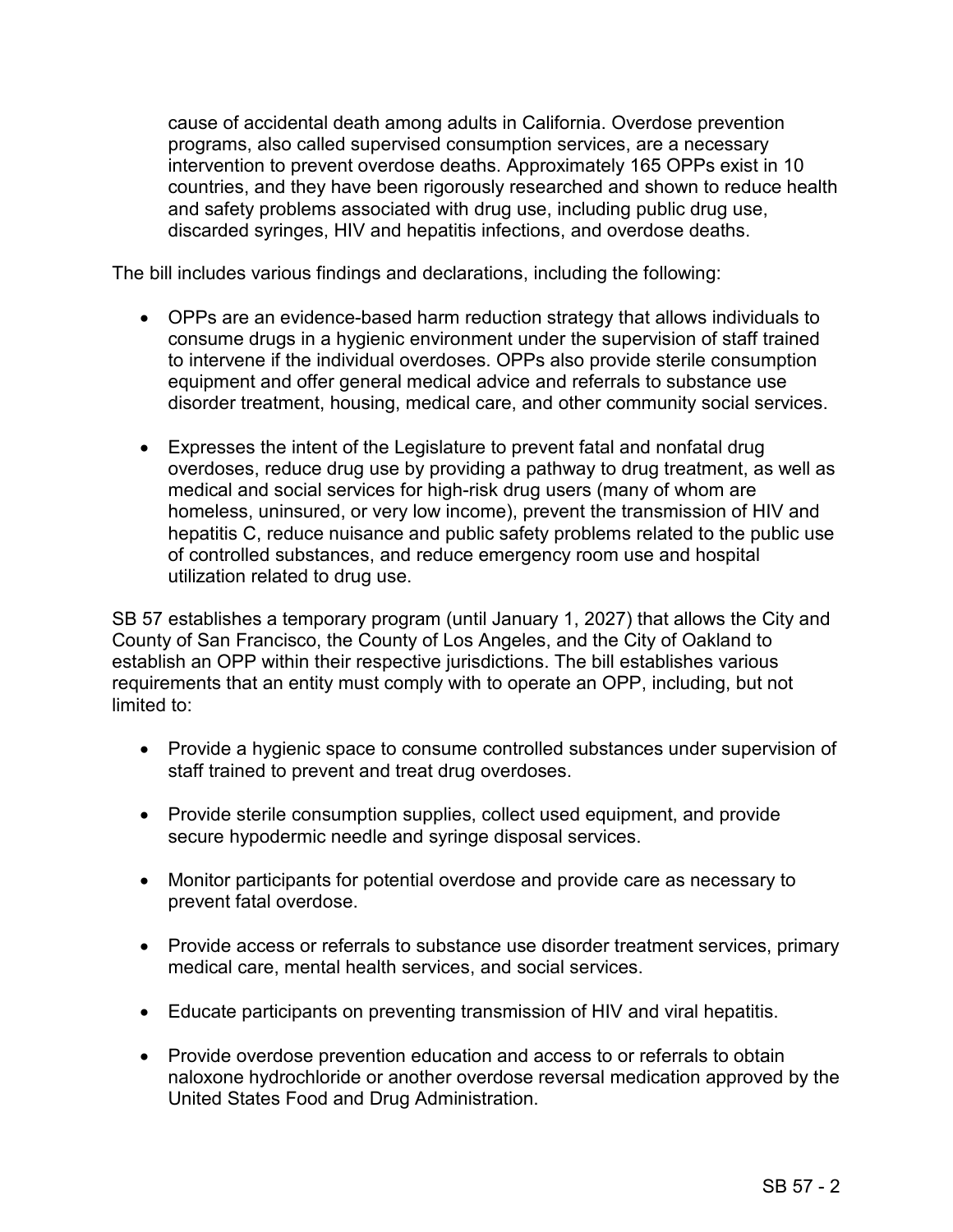# **Liability Protections Inhibit Consumer Protection**

FISCAL: None

 Subdivision (e) of Section 2 of the bill (see Attachment below) provides broad civil, administrative, and disciplinary liability protection (including from specified criminal violations) "solely for actions, conduct, or omissions related to the operation of and on the site of an [approved OPP]…." This language would seem to prevent the Board (and other boards and bureaus within the Department of Consumer Affairs) from taking enforcement action against a licensee who failed to meet the standard of care in these settings.

 During a recent meeting, Board staff raised concerns about this language with the author's office and sponsors, who indicated that while physicians are unlikely to provide care at an OPP, they do not intend to shield providers who fail to provide appropriate care to the clients of an OPP. Further, they stated their desire to work collaboratively with the Board to resolve this concern.

 consider adopting an Oppose, Unless Amended position. If the Board agrees that staff should continue to work with the author and sponsor to preserve the Board's authority to take appropriate enforcement action against a licensee who fails to meet the standard of care at an OPP, then the Board may wish to

| LIJUAL.     | <u>IVULIC</u>                                                                                                                                                        |
|-------------|----------------------------------------------------------------------------------------------------------------------------------------------------------------------|
| SUPPORT:    | London Breed, Mayor of the City and County of San Francisco<br>The Mayor and City Council of Oakland<br>(list of supporters as indicated on the author's fact sheet) |
| OPPOSITION: | <b>None</b>                                                                                                                                                          |
| POSITION:   | Recommendation: Oppose, unless Amended                                                                                                                               |
| ATTACHMENT: | <b>SB 57, Wiener - Controlled Substances: Overdose Prevention</b><br>Program<br>Version: 12/07/20 - Introduced                                                       |